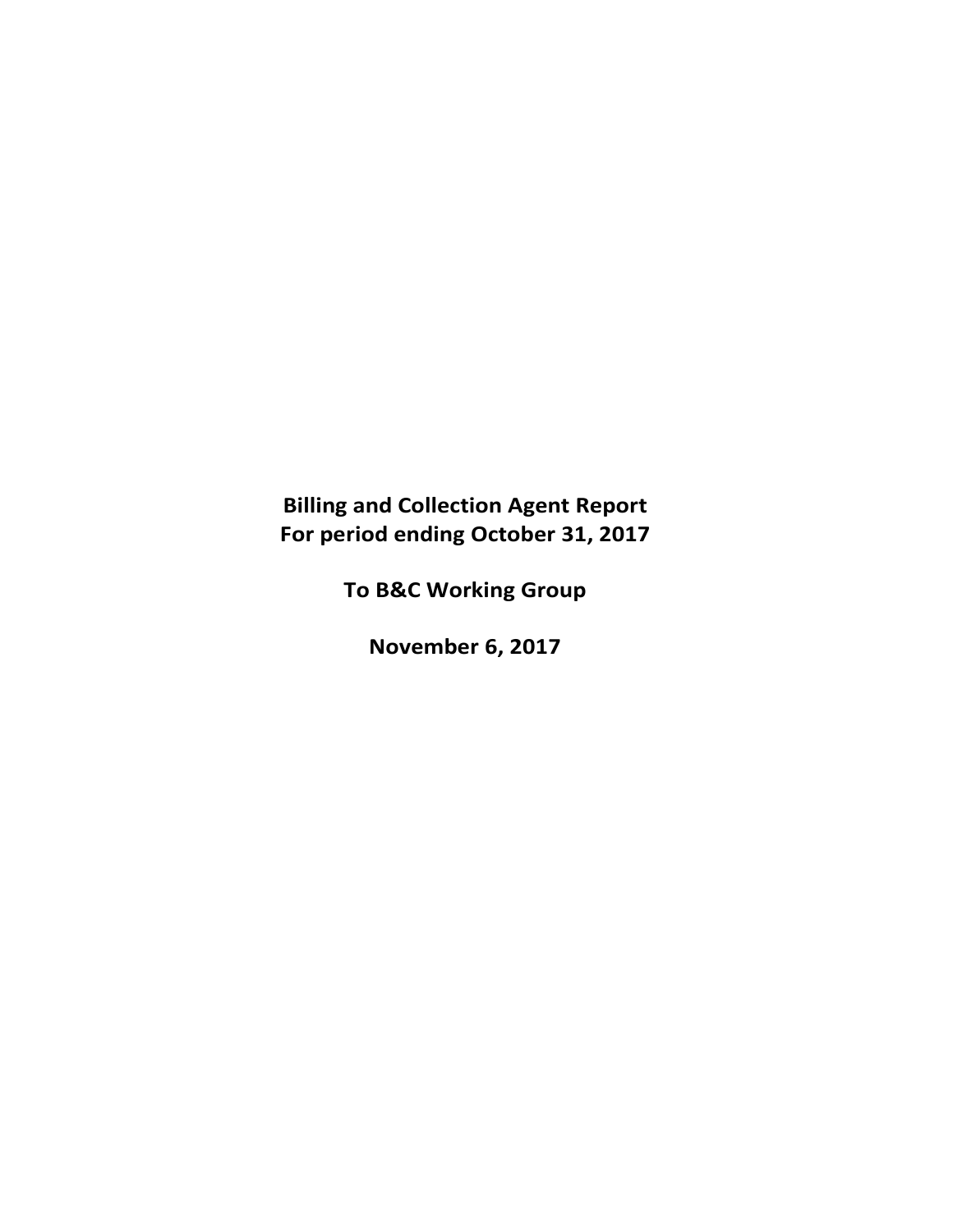## **NANPA FUND STATEMENT OF FINANCIAL POSITION October 31, 2017**

### **Assets**

| Cash in bank                                               |         | \$ | 5,853,210  |  |  |  |  |  |
|------------------------------------------------------------|---------|----|------------|--|--|--|--|--|
| Receivables                                                |         |    |            |  |  |  |  |  |
| Receivable from US Carriers<br>303,185                     |         |    |            |  |  |  |  |  |
| Receivable from Canada<br>9,716                            |         |    |            |  |  |  |  |  |
| Receivable from Caribbean countries<br>19,966              |         |    |            |  |  |  |  |  |
| Receivables forwarded to Treasury for collection<br>41,511 |         |    |            |  |  |  |  |  |
| Allowance for uncollectible accounts<br>(83,500)           |         |    |            |  |  |  |  |  |
| <b>Total assets</b>                                        |         |    | 6,144,088  |  |  |  |  |  |
| Less: Accrued liabilities                                  |         |    |            |  |  |  |  |  |
| Welch LLP                                                  | 28,410  |    |            |  |  |  |  |  |
| <b>NEUSTAR Pooling 1K Block</b>                            | 469,606 |    |            |  |  |  |  |  |
| <b>NEUSTAR NANP Administration</b>                         | 187,332 |    |            |  |  |  |  |  |
| Data Collection Agent - USAC                               | 6,237   |    | (691, 585) |  |  |  |  |  |
| <b>Fund balance</b>                                        |         |    | 5,452,503  |  |  |  |  |  |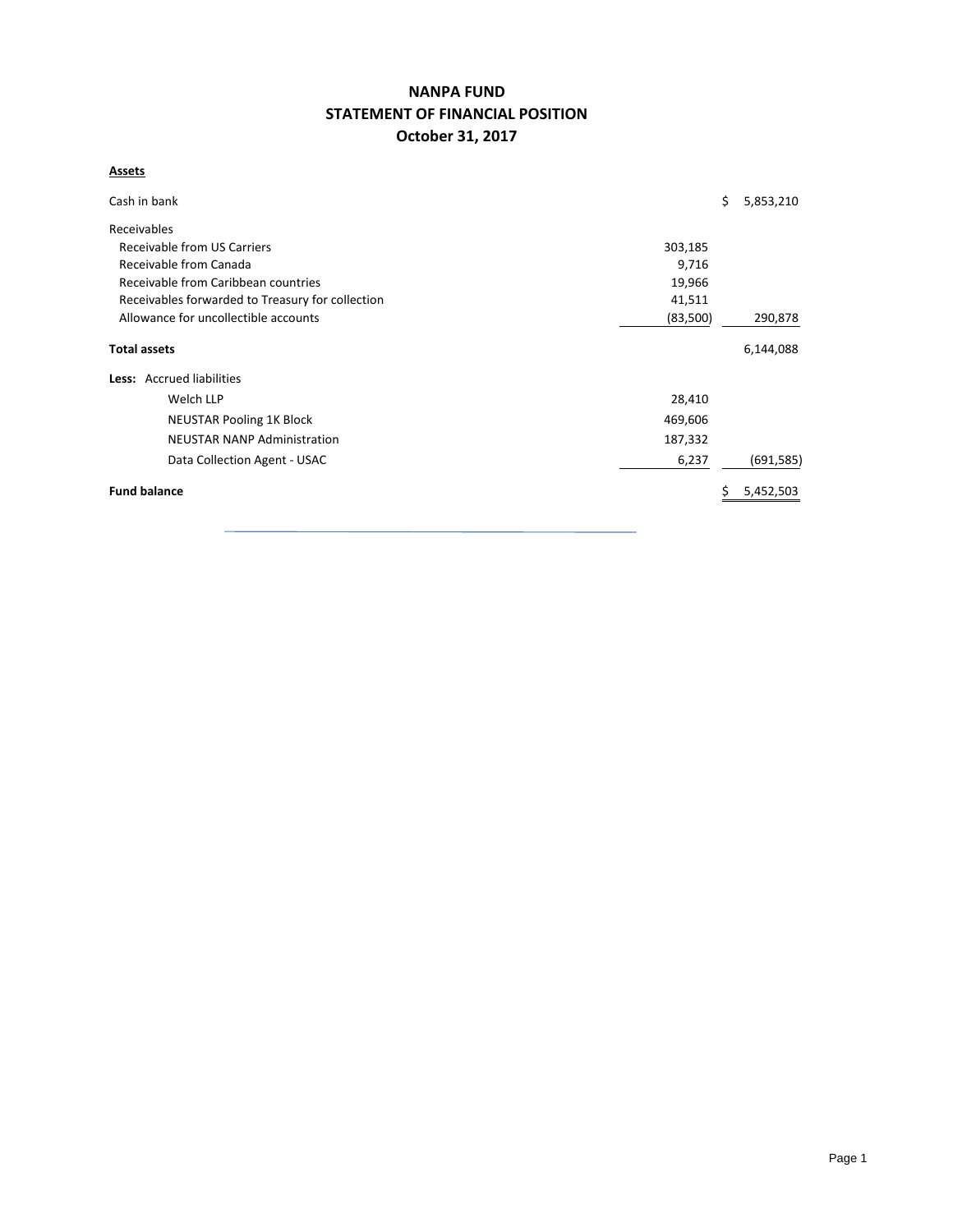#### **NANP FUND FORECASTED STATEMENT OF CHANGES IN FUND BALANCE OCTOBER 2017 TO SEPTEMBER 2018**

|                                            |            | Actual           |                 |                 |            |           |               | <b>Budget</b> |                        |               |               |               |           |                   |                   | Variance between       |
|--------------------------------------------|------------|------------------|-----------------|-----------------|------------|-----------|---------------|---------------|------------------------|---------------|---------------|---------------|-----------|-------------------|-------------------|------------------------|
|                                            |            |                  |                 |                 |            |           |               |               |                        |               |               |               |           |                   |                   | forecasted results and |
|                                            |            | Oct-17           | <b>Nov-17</b>   | <b>Dec-17</b>   | Jan-18     | Feb-18    | <b>Mar-18</b> | Apr-18        | <b>May-18</b>          | <b>Jun-18</b> | <b>Jul-18</b> | <b>Aug-18</b> | $Sep-18$  | <b>Total</b>      | <b>Budget</b>     | budget at Sept 30/18   |
| Revenue                                    |            |                  |                 |                 |            |           |               |               |                        |               |               |               |           |                   |                   |                        |
| <b>International Contributions</b>         |            |                  |                 |                 |            |           |               |               |                        |               |               |               |           |                   |                   |                        |
| Canada<br>Caribbean countries              | (1)<br>(1) | 19,433<br>24,429 | 9,717<br>$\sim$ | 9,717<br>$\sim$ | 9,717      | 9,716     | 9,716         | 9,716         | 9,716<br>$\sim$ $\sim$ | 9,716         | 9,716         | 9,716         |           | 116,596<br>24,429 | 116,596<br>24,429 |                        |
| <b>Total International Contributions</b>   |            | 43,862           | 9,717           | 9,717           | 9,717      | 9,716     | 9,716         | 9,716         | 9,716                  | 9,716         | 9,716         | 9,716         | $\sim$    | 141,025           | 141,025           |                        |
| Domestic Contributions - US carriers       | (1)        | 5,718,956        | 184,501         | 184,501         | 184,501    | 184,501   | 184,501       | 184,501       | 184,501                | 184,501       | 184,501       | 184,501       |           | 7,563,966         | 7,506,473         | 57,493                 |
| Late filing fees for Form 499A             | (2)        | (200)            | $\sim$          | $\sim$          | $\sim$     | $\sim$    | $\sim$        | $\sim$        | $\sim$                 | $\sim$        | $\sim$        | $\sim$        | 65,000    | 64,800            | 65,000            | (200)                  |
| Interest income                            | (3)        | 1,174            | 417             | 417             | 417        | 417       | 417           | 417           | 417                    | 416           | 416           | 416           | 416       | 5,757             | 5,000             | 757                    |
| <b>Total revenue</b>                       |            | 5,763,792        | 194,635         | 194,635         | 194,635    | 194,634   | 194,634       | 194,634       | 194,634                | 194,633       | 194,633       | 194,633       | 65,416    | 7,775,548         | 7,717,498         | 58,050                 |
| <b>Expenses</b>                            |            |                  |                 |                 |            |           |               |               |                        |               |               |               |           |                   |                   |                        |
| <b>NANPA Administration</b>                | (4)        | 187,332          | 201,734         | 201,734         | 201,734    | 201,734   | 201,734       | 201,734       | 201,735                | 201,735       | 201,735       | 201,735       | 201,735   | 2,406,411         | 2,420,813         | (14, 402)              |
| 1K Block Pooling                           | (5)        | 255,804          | 266,623         | 266,623         | 266,623    | 266,623   | 266,623       | 266,623       | 266,623                | 266,623       | 266,623       | 266,623       | 266,622   | 3,188,656         | 3,199,475         | (10, 819)              |
| Pooling Change Order 3 B                   |            |                  |                 |                 |            |           |               |               |                        |               |               |               |           |                   |                   |                        |
| - CLIN 15                                  | (5)(a)     | 211,750          | 211,750         | $\sim$          |            |           |               |               |                        |               |               |               |           | 423,500           | 423,500           |                        |
| - CLIN 16                                  | (5)(b)     | 2,052            | 7,268           |                 |            |           |               |               |                        |               |               |               |           | 9,320             | 14,535            | (5,215)                |
| CLIN 17                                    | (5)(b)     | $\sim$           | $\sim$          | 43,333          | 43,333     | 43,333    | 43,333        | 43,333        | 43,333                 | 43,333        |               |               |           | 303,331           | 303,331           |                        |
| <b>Billing and Collection</b><br>Welch LLP | (6)        | 28,410           | 28,410          | 28,410          | 28,410     | 28,410    | 28,410        | 28,410        | 28,410                 | 28,410        | 28,410        | 28,410        | 28,410    | 340,920           | 340,920           | $\sim$                 |
| <b>Data Collection Agent</b>               | (7)        | 6,843            | 6,237           | 6,237           | 6,237      | 6,237     | 6,237         | 6,237         | 6,237                  | 6,237         | 6,237         | 6,237         | 6,451     | 75,664            | 74,844            | 820                    |
| <b>Annual Operations Audit</b>             | (8)        | $\sim$ $-$       | $\sim$          | $\sim$          | 47,000     | $\sim$    | $\sim$        | $\sim$        | $\sim$                 | $\sim$        | $\sim$ $-$    |               |           | 47,000            | 47,000            |                        |
| <b>Bank Charges</b>                        | (9)        | 4,346            | 3,167           | 3,167           | 3,167      | 3,167     | 3,167         | 3,167         | 3,167                  | 3,166         | 3,166         | 3,166         | 3,166     | 39,179            | 38,000            | 1,179                  |
| Carrier Audits                             | (10)       | $\sim$           |                 | $\sim$          | $\sim$     | 200,000   |               | $\sim$        | $\sim$                 |               | $\sim$        |               |           | 200,000           | 200,000           |                        |
| Bad debt expense                           | (11)       | (5, 522)         | 3,334           | 3,334           | 3,334      | 3,333     | 3,333         | 3,333         | 3,333                  | 3,333         | 3,333         | 3,333         | 3,333     | 31,144            | 40,000            | (8,856)                |
| <b>Total expenses</b>                      |            | 691,015          | 728,523         | 552,838         | 599,838    | 752,837   | 552,837       | 552,837       | 552,838                | 552,837       | 509,504       | 509,504       | 509,717   | 7,065,125         | 7,102,418         | (37, 293)              |
| Net revenue (expenses)                     |            | 5,072,777        | 533,888)        | 358,203)        | 405,203) ( | 558,203)  | 358,203) (    | 358,203)      | 358,204)               | 358,204) (    | 314,871)      | 314,871) (    | 444,301)  | 710,423           | 615,080           | 95,343                 |
| <b>Opening fund balance</b>                |            | 379,726          | 5,452,503       | 4,918,615       | 4,560,412  | 4,155,209 | 3,597,006     | 3,238,803     | 2,880,600              | 2,522,396     | 2,164,192     | 1,849,321     | 1,534,450 | 379,726           | 384,920           | (5, 194)               |
| <b>Closing fund balance</b>                |            | 5,452,503        | 4,918,615       | 4,560,412       | 4,155,209  | 3,597,006 | 3,238,803     | 2,880,600     | 2,522,396              | 2,164,192     | 1,849,321     | 1,534,450     | 1,090,149 | 1,090,149         | 1,000,000         | 90,149                 |
| Fund balance makeup:                       |            |                  |                 |                 |            |           |               |               |                        |               |               |               |           |                   |                   |                        |
| Contingency                                |            | 1,000,000        | 1,000,000       | 1,000,000       | 1,000,000  | 1,000,000 | 1,000,000     | 1,000,000     | 1,000,000              | 1,000,000     | 1,000,000     | 1,000,000     | 1,000,000 | 1,000,000         | 1,000,000         |                        |
| Surplus                                    |            | 4,452,503        | 3,918,615       | 3,560,412       | 3,155,209  | 2.597.006 | 2,238,803     | 1,880,600     | 1,522,396              | 1,164,192     | 849,321       | 534,450       | 90,149    | 90,149            |                   |                        |
|                                            |            | 5.452.503        | 4.918.615       | 4.560.412       | 4,155,209  | 3.597.006 | 3.238.803     | 2.880.600     | 2,522,396              | 2,164,192     | 1,849,321     | 1.534.450     | 1.090.149 | 1.090.149         | 1.000.000         |                        |

**(1)** The US carrier contributions for the period from October 2017 to September 2018 and the International contributions are based upon actual billings.

(2) These fees represent the \$100 late filing fee charged to those companies that do not file the Form 499A by the due date.

**(3)** Interest income projections are estimates

(4) The NANPA Administration contract expires July 8, 2017. The cost for NANPA administration is an estimate based on the last option year plus a 3% increase. The percentage represents the average yearly increase over the contract.<u>Late</u>

(5) The 1K Block Pooling Administration contract expires July 14, 2017. The cost for Pooling Administration is provided for based on the amount provided in the final option year of the contract.

(5)(a) CLIN 15 is for the period March 22 to November 22, 2017 a cost of \$748,500. \$325,000 will be billed evenly between April and September 2017 with the remaining balance to be billed in the 2017/18 period.

(5)(b) CLIN 16 is for the period July 31 to November 24, 2017 and is not to exceed \$29,070. Budgeted for evenly over the months of August to November 2017

**(5)(b)** CLIN 17 is for the period November 24, 2017 to June 30, 2018 at \$43,333/month

**(6)** The cost of B&C Agent is based on the current interim contract with Welch LLP in force until April 30, 2017.

(7) The expense for the Data Collection Agent is based on estimate of costs by USAC.

**(8)** The expense for the annual operations audit performed by Ernst & Young LLP is based on the quote given.

**(9)** Bank fees are an expense to the Fund.

**(10)** The budget allowed \$200,000 for carrier audits.

**(11)** The allowance covers all accounts considered potentially uncollectible at October 31, 2017.

#### **Assumptions: Reconciliation of forecast at September 30, 2018 to budget**

| Budgeted fund balance at September 30, 2018 - contingency                                                | 1,000,000 |
|----------------------------------------------------------------------------------------------------------|-----------|
| Increase in opening fund balance between budget period and actual                                        | (5, 194)  |
| Additional billings over estimate from budget                                                            | 57,493    |
| Late filing fees (reversal) for Form 499A                                                                | (200)     |
| Underestimate of interest earned to date compared to budget                                              | 757       |
| Pooling change order 3B -difference between budget and actual                                            | 5,215     |
| NANP Admin - difference between budget and actual contract awarded due to variable<br>travel costs       | 14.402    |
| NANP Admin - change orders issued                                                                        |           |
| Decrease in B&C Agent costs -                                                                            |           |
| Data Collection fees - Adjustment to actual from budget                                                  | (820)     |
| Bad debts - Adjustment to actual from budget                                                             | 8,856     |
| IK Block Pooling - difference between budget and actual contract awarded due to variable<br>travel costs | 10,819    |
| Pooling change orders                                                                                    |           |
| Carrier audits that will not be performed                                                                |           |
| Operations Audit - Adjustment to actual from budget                                                      |           |
| Bank fees - Adjustment to actual from budget                                                             | (1, 179)  |
| Forecasted fund balance at September 30, 2018                                                            | 1.090.149 |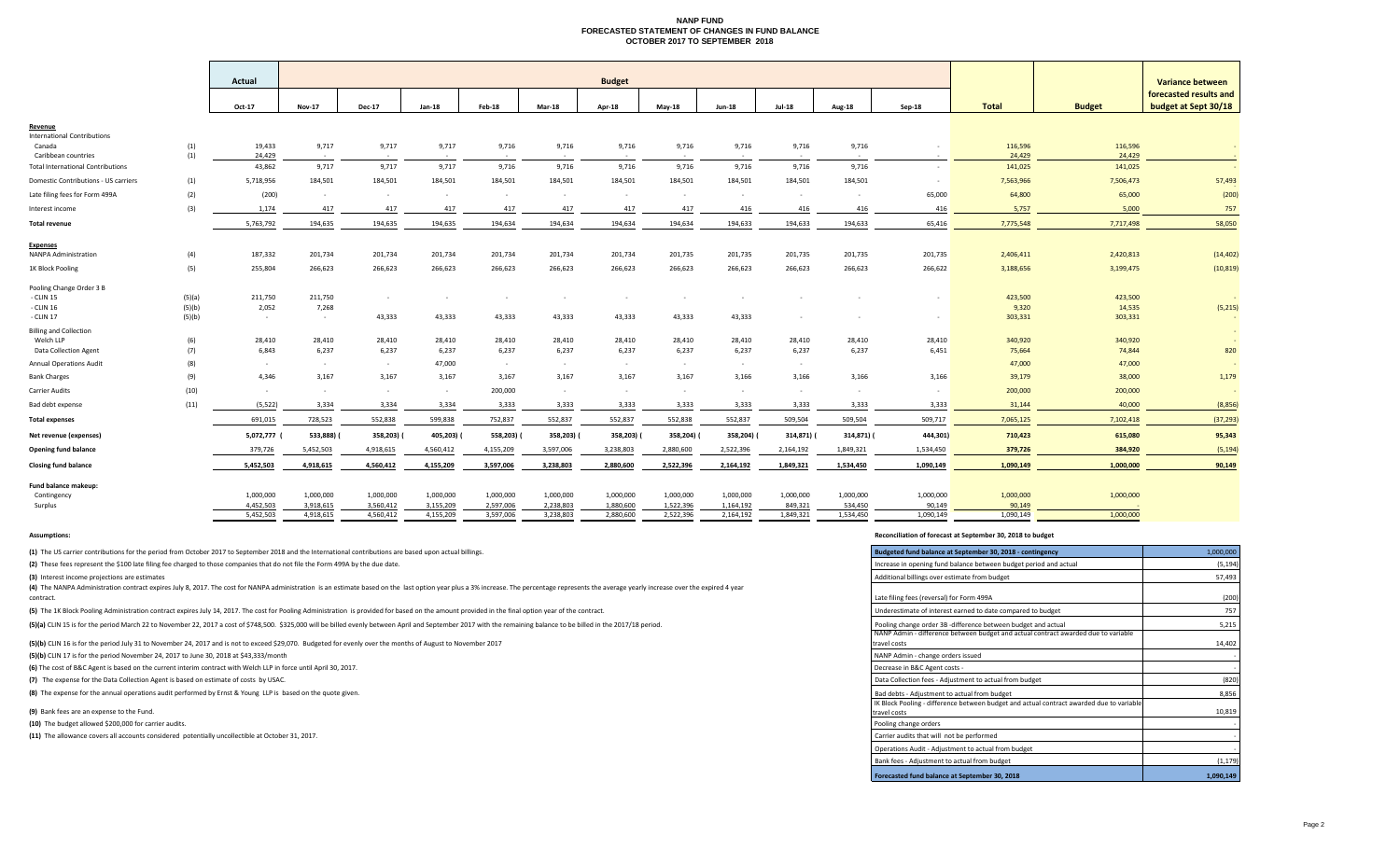#### **CURRENT AND FORECASTED LIABILITIES**

|                                                                                      |               |               | Current |               |         |         |               |               |               |
|--------------------------------------------------------------------------------------|---------------|---------------|---------|---------------|---------|---------|---------------|---------------|---------------|
|                                                                                      |               |               | Oct-17  | <b>Nov-17</b> | Dec-17  | Jan-18  | <b>Feb-18</b> | <b>Mar-18</b> | <b>Apr-18</b> |
| <b>NEUSTAR - NANPA Administration</b>                                                |               |               | 187,332 | 201,734       | 201,734 | 201,734 | 201,734       | 201,734       | 201,734       |
| - Payment authorized by the FCC in October                                           |               |               |         |               |         |         |               |               |               |
| September 2017                                                                       | \$<br>189,502 |               |         |               |         |         |               |               |               |
| - Authorization by the FCC has not been received for payment                         |               |               |         |               |         |         |               |               |               |
| October 2017                                                                         |               | 187,332<br>\$ |         |               |         |         |               |               |               |
|                                                                                      |               |               |         |               |         |         |               |               |               |
| NEUSTAR -1K Block Pooling & Change Order 3B                                          |               |               | 469,606 | 485,641       | 309,956 | 309,956 | 309,956       | 309,956       | 309,956       |
| - Payment authorized by the FCC in October                                           |               |               |         |               |         |         |               |               |               |
| September 2017                                                                       | \$<br>311,286 |               |         |               |         |         |               |               |               |
| - Authorization by the FCC has not been received for payment                         |               |               |         |               |         |         |               |               |               |
| October 2017                                                                         |               | \$<br>469,606 |         |               |         |         |               |               |               |
|                                                                                      |               |               |         |               |         |         |               |               |               |
| Welch LLP - Billing & Collection Agent<br>- Payment authorized by the FCC in October |               |               | 28,410  | 28,410        | 28,410  | 28,410  | 28,410        | 28,410        | 28,410        |
| September 2017                                                                       | \$<br>28,410  |               |         |               |         |         |               |               |               |
|                                                                                      |               |               |         |               |         |         |               |               |               |
| - Authorization by the FCC has not been received for payment<br>October 2017         |               | \$<br>28,410  |         |               |         |         |               |               |               |
|                                                                                      |               |               |         |               |         |         |               |               |               |
| <b>USAC - Data Collection Agent</b>                                                  |               |               | 6,237   | 6,237         | 6,237   | 6,237   | 6,237         | 6,237         | 6,237         |
| - Payment authorized by the FCC in October                                           |               |               |         |               |         |         |               |               |               |
| September 2017                                                                       | \$<br>5,754   |               |         |               |         |         |               |               |               |
| - Authorization by the FCC has not been received for payment                         |               |               |         |               |         |         |               |               |               |
| October 2017                                                                         |               | \$<br>6,237   |         |               |         |         |               |               |               |
| <b>Carrier audits</b>                                                                |               |               |         |               |         |         |               |               |               |
|                                                                                      |               |               |         |               |         |         | 200,000       |               |               |
| Ernst & Young LLP- Annual operations audit                                           |               |               |         |               |         | 47,000  |               |               |               |
|                                                                                      |               |               |         |               |         |         |               |               |               |
| Audit fee for the 2013/2014 fiscal audit                                             | \$<br>44,300  |               |         |               |         |         |               |               |               |
|                                                                                      |               |               |         |               |         |         |               |               |               |
|                                                                                      |               |               |         |               |         |         |               |               |               |
| <b>Bank Fees</b>                                                                     |               |               |         | 3,167         | 3,167   | 3,167   | 3,167         | 3,167         | 3,167         |
|                                                                                      |               |               |         |               |         |         |               |               |               |
| Total                                                                                |               |               | 691,585 | 725,189       | 549,504 | 596,504 | 749,504       | 549,504       | 549,504       |